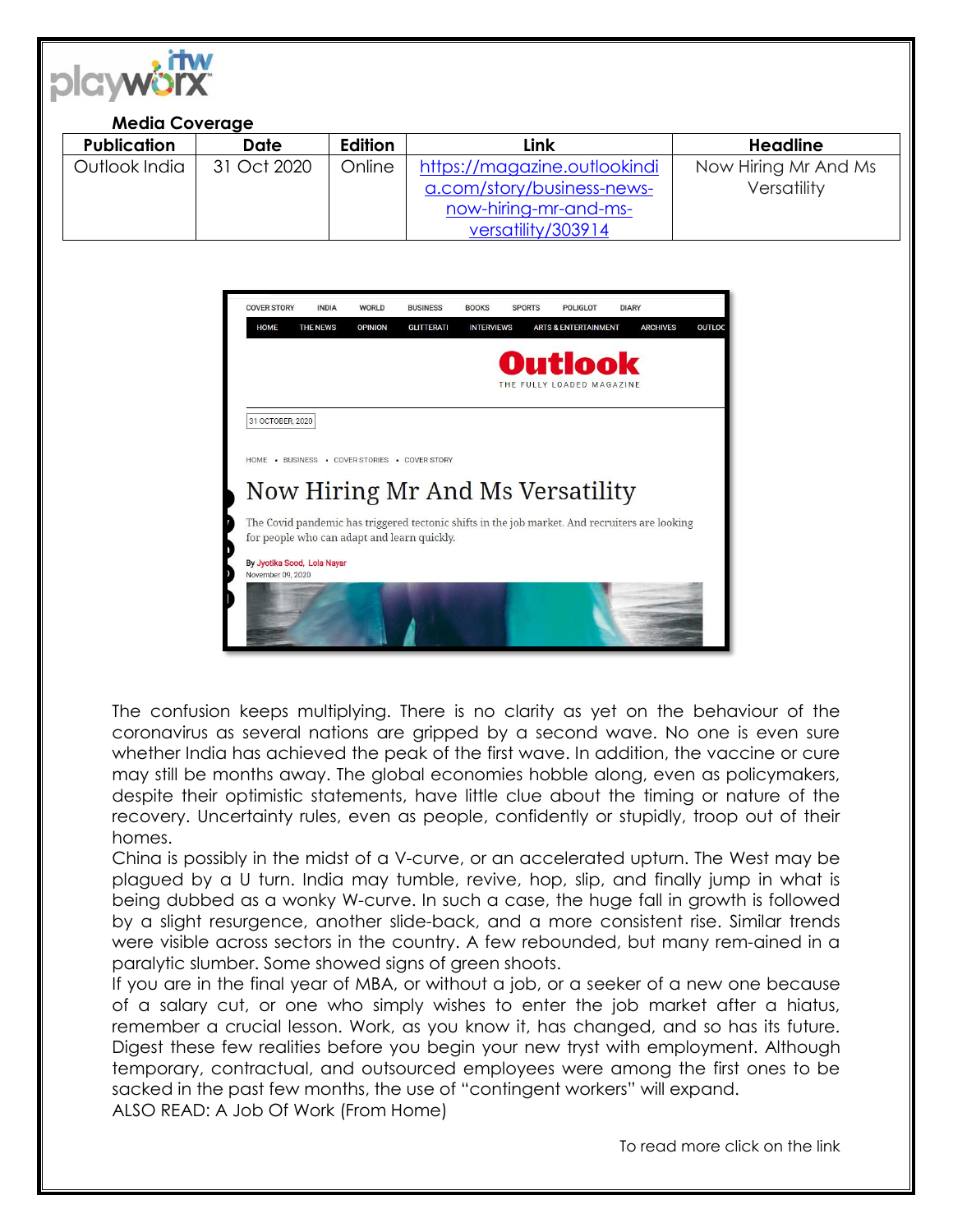

Gartner Inc, a global think-tank, feels companies will recruit such employees to "maintain flexibility in workforce management". This will be complemented by talentshare, which can be across dep-artments in a firm, as also across firms. For those fortunate to be employed, and those who will have to look for consultancies, the new rule, states Gartner, will be "80 per cent pay for 80 per cent work". "Our res-earch shows that 32 per cent of the organisations are replacing full-time employees with contingent workers as a cost-saving measure," says Brian Kropp, vice president at Gartner. Such predictions co-exist with the feeling that contractual work may drop by 20 per cent. R.P. Yadav of Genius Consultants, a placement agency, is a firm believer. His firm red-uced outsourced staff by a similar percentage in the past months. It will be a case of different strokes for different sectors.

Look at the situation from the perspective of HR managers. They realise that the mayhem hit both good and bad workers. The former had to leave because they were expensive, and the latter because they were lazy. The truth, says Siddhartha Niyogi, managing director of o9 Solutions India, is that "there is a huge opportunity to hire great talent". The HR wings can do it from a global pool due to the work-from-home culture. The world can be the new labour supply base without the controversies related to immigration.

Recruiters will demand new skills. One of them will be candidates' comfort level with technology tools.

However, the recruiters will demand new skills. One of them will be the candidates' comfort level with technology tools. Sadly, there are huge gaps between expectations and skill-sets. Says Dr Santanu Paul, co-founder and CEO of TalentSprint, which offers online learning programmes, "There are almost four million professionals in the IT sector, and only 1-2 per cent have taken the necessary advanced courses." A recent report by IFTF, a think-tank that looks at the 'future', and Dell Technologies, a hardware giant, states that the future focus will be on skills such as problem-solving ability, out-of-the-box thinking, immersive learning, and collaboration. "This is perhaps where boot-camps have the biggest imp-act...They primarily...ensure that trained professionals are not res-tricted to textbook knowledge...(but) are ready for any paradigm shift," the report said. We present snapshots of sectors that may create jobs in, and for, the future.. Tech (software, hardware, apps)

The IFTF and Dell report states that 85 per cent of the jobs in 2030 haven't been invented yet. They will involve new skills, which will largely be driven by technology. The same trends will des-troy a couple of million jobs, and create new ones in similar numbers. Your future as a professional, whether you like it not, is tied to your expertise in knowledge-driven proficiencies. Since September, thanks to the COVID-19 crisis, large firms and MSMEs have focused on people with talent in IT and e-enabled services. "In IT, hiring is more competitive due to such demand," says Yadav of Genius Consultants. "Even the small firms seek to adopt HR-tech, and there is a 40 per cent rise in enquiries from them. But their response time is longer," exp-lains Kumar Mayank, CEO and cofounder, Zimyo. The other buzzwords: AI, data analytics, and cyber security. ALSO READ: Lessons In Solitude

In a bid to show Beijing its 'right' place, India banned dozens of mobile apps that were developed by Chinese companies and hugely popular among Indian users. This will force mobile owners to switch to existing apps, or seek new ones. It may give a fillip to app-makers, especially start-ups in the telecom space. New business models, and B2B